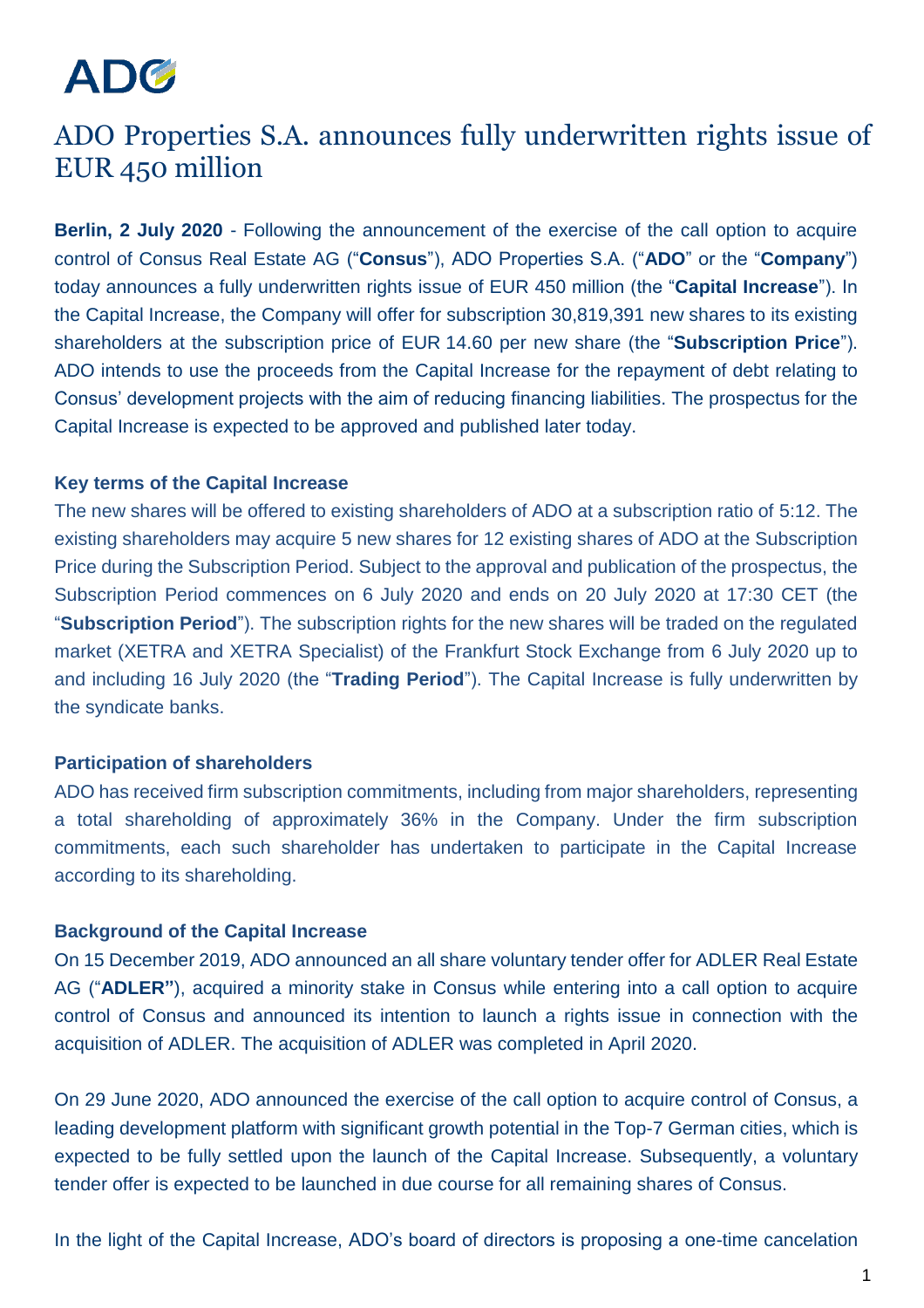of the dividend for 2019. In the future, the dividend policy will continue to be 50% pay-out of FFO 1.

### **Expected prospectus publication**

The prospectus is expected to be approved and published later today. The prospectus will be made available at the website of ADO at [https://www.ado.properties/websites/ado/English/4200/capital](https://www.ado.properties/websites/ado/English/4200/capital-increase.html)[increase.html.](https://www.ado.properties/websites/ado/English/4200/capital-increase.html)

#### **Indicative timetable of the Capital Increase**

| 2 July 2020  | Approval and publication of prospectus                                          |
|--------------|---------------------------------------------------------------------------------|
| 3 July 2020  | <b>Record Date of the Capital Increase</b>                                      |
| 6 July 2020  | First trading day without subscription rights                                   |
| 6 July 2020  | <b>Commencement of Subscription Period and Trading Period</b>                   |
| 16 July 2020 | <b>End of Trading Period</b>                                                    |
| 20 July 2020 | <b>End of Subscription Period</b>                                               |
| 21 July 2020 | Expected announcement of results of the Capital Increase and potential rump     |
| placement    |                                                                                 |
| 22 July 2020 | Expected admission of the new shares to trading on the Frankfurt Stock Exchange |
| 24 July 2020 | Expected inclusion of new shares in ADO's current stock quotation               |
|              |                                                                                 |

#### **Full underwriting by syndicate banks**

J.P. Morgan and Deutsche Bank Aktiengesellschaft, acting as the joint global coordinators, and Barclays Bank PLC and Kempen & Co, acting as joint bookrunners for the Capital Increase, have entered into the underwriting agreement with the Company pursuant to which they have agreed, subject to certain terms and conditions, to procure subscribers for any shares that may remain unsubscribed for in the Capital Increase, or to subscribe for such shares themselves. White & Case is acting as legal adviser to ADO, Clifford Chance is acting as legal adviser to the syndicate banks.

Investor Relations:

T +352 278 456 710 F +352 203 015 00 E ir@ado.properties

Media Relations:

**Finsbury** Gordon Simpson E Gordon.Simpson@finsbury.com Ed Simpkins E Edward.Simpkins@finsbury.com T +44 207 251 3801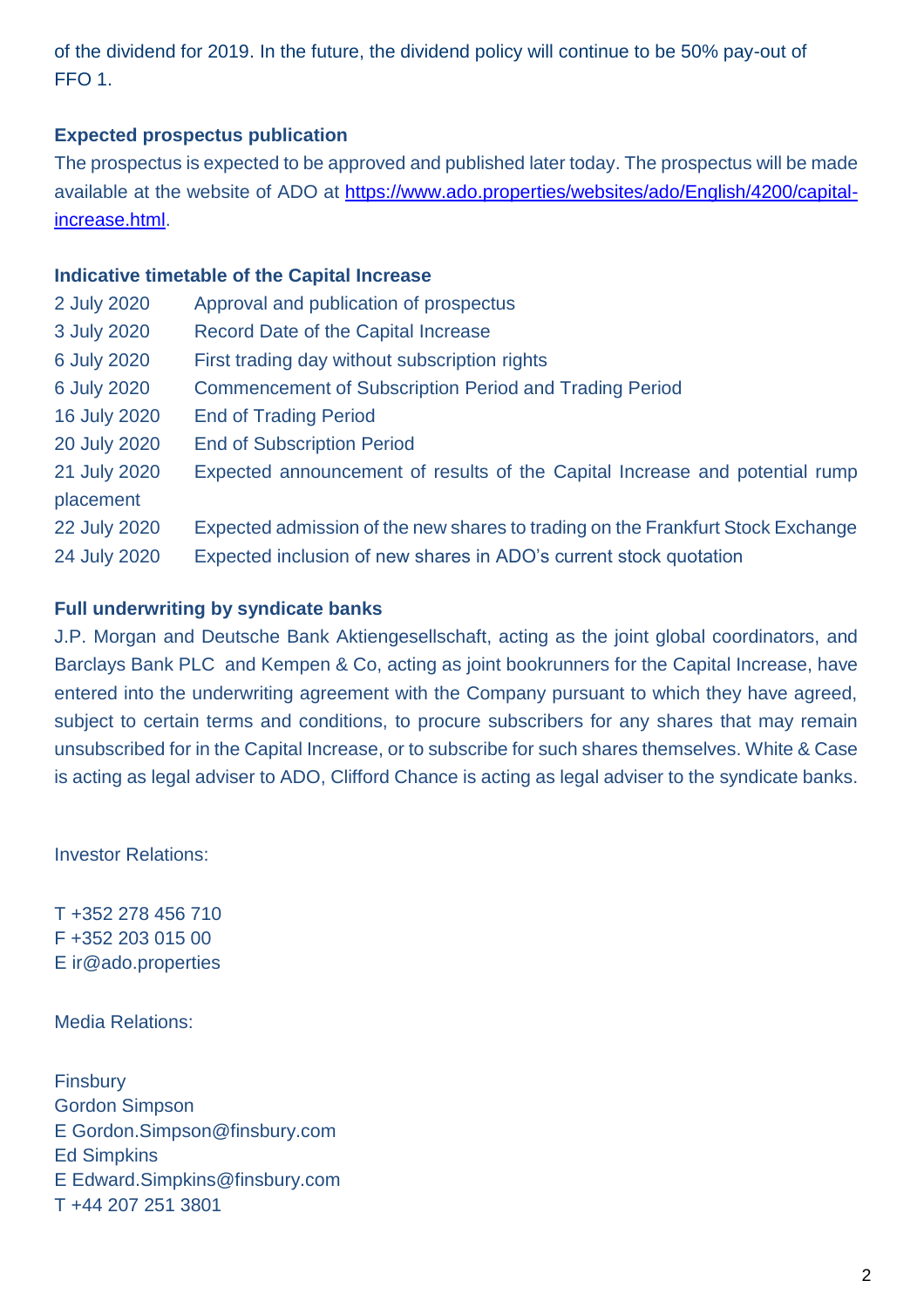Hering Schuppener Christian Falkowski E cfalkowski@heringschuppener.com T +49 69 92 18 74 64

#### **IMPORTANT INFORMATION**

This release is neither an advertisement nor a securities prospectus and should not be relied upon in making any investment decision to purchase, subscribe for or otherwise acquire any securities. The information and opinions contained in this release are provided as at the date of this release, are subject to change without notice and do not purport to contain all information that may be required to evaluate ADO Properties S.A. ("ADO Properties"). No reliance may or should be placed for any purpose whatsoever on the information contained in this release, or any other information discussed verbally, or on its completeness, accuracy or fairness.

This release is not and may not be published, distributed or transmitted in the United States of America, Canada, Australia or Japan. This release does not constitute an offer of securities for sale or a solicitation of an offer to purchase securities of ADO Properties in the United States of America, Australia, Canada, Japan or any other jurisdiction in which such offer, sale or solicitation is unlawful prior to registration or qualification under the securities laws of such jurisdiction. The securities referred to herein may not and will not be offered or sold in Australia, Canada or Japan or to, or for the account or benefit of, any national, resident or citizen of Australia, Canada or Japan subject to certain exceptions.

The securities offered by ADO Properties may not be offered or sold in the United States absent registration under the U.S. Securities Act of 1933, as amended (the "U.S. Securities Act") or an applicable exemption from registration. This publication may not be distributed, directly or indirectly, into the United States, other than to qualified institutional buyers under Rule 144A under the U.S. Securities Act ("Rule 144A"). Furthermore, outside the United States, this publication may only be distributed, directly or indirectly, to non-U.S. persons within the meaning of Regulation S under the U.S. Securities Act ("Regulation S").

In the United Kingdom, this release is only being distributed to and is only directed at persons (i) who have professional experience in matters relating to investments being defined in Article 19(5) of the United Kingdom Financial Services and Markets Act 2000 (Financial Promotion) Order 2005, as amended (the "FPO"), (ii) who fall within Article 49(2)(a)-(d) of the FPO, (iii) who are outside the United Kingdom, or (iv) to whom an invitation or inducement to engage in an investment activity (within the meaning of section 21 of the United Kingdom Financial Services and Markets Act 2000) in connection with the issue or sale of any securities may otherwise be lawfully communicated or caused to be communicated (all such persons together being referred to as "Relevant Persons"). This release is directed only at Relevant Persons and must not be acted on or relied upon by persons who are not Relevant Persons. Any investment or investment activity to which this release relates is available only to Relevant Persons and will be engaged in only with Relevant Persons.

In any member state of the European Economic Area, other than Germany and Luxembourg, or the United Kingdom, this release is only addressed to and is only directed at "qualified investors" within the meaning of Regulation (EU) 2017/1129 of the European Parliament and of the Council of June 14, 2017, as amended (the "Prospectus Regulation"). This release is not an advertisement and not a prospectus for the purposes of the Prospectus Regulation.

This release and the information contained herein are for information purposes only and constitute neither a prospectus nor an offer to sell or a solicitation to buy securities. The offer will be made solely by means of, and on the basis of, a securities prospectus which is to be published (the "Prospectus"). An investment decision regarding the publicly offered securities of ADO Properties should only be made on the basis of the Prospectus. The Prospectus will be published promptly upon approval by the Commission de Surveillance du Secteur Financier (CSSF) and will be available free of charge at ADO Properties S.A., 1B, Heienhaff, L-1736 Senningerberg, Grand Duchy of Luxembourg, or on the website of ADO Properties at https://www.ado.properties.

Certain statements contained in this release may constitute "forward-looking statements" that involve a number of risks and uncertainties. Forward-looking statements are generally identifiable by the use of the words "may", "will", "should", "plan", "expect", "anticipate", "estimate", "believe", "intend", "project", "goal" or "target" or the negative of these words or other variations on these words or comparable terminology. Forward-looking statements are based on assumptions, forecasts, estimates, projections, opinions or plans that are inherently subject to significant risks, as well as uncertainties and contingencies that are subject to change. No representation is made or will be made by ADO Properties that any forward-looking statement will be achieved or will prove to be correct. The actual future business, financial position, results of operations and prospects may differ materially from those projected or forecast in the forward-looking statements. ADO Properties does not assume any obligation to update, and does not expect to publicly update, or publicly revise, any forward-looking statements or other information contained in this release, whether as a result of new information, future events or otherwise, except as otherwise required by law.